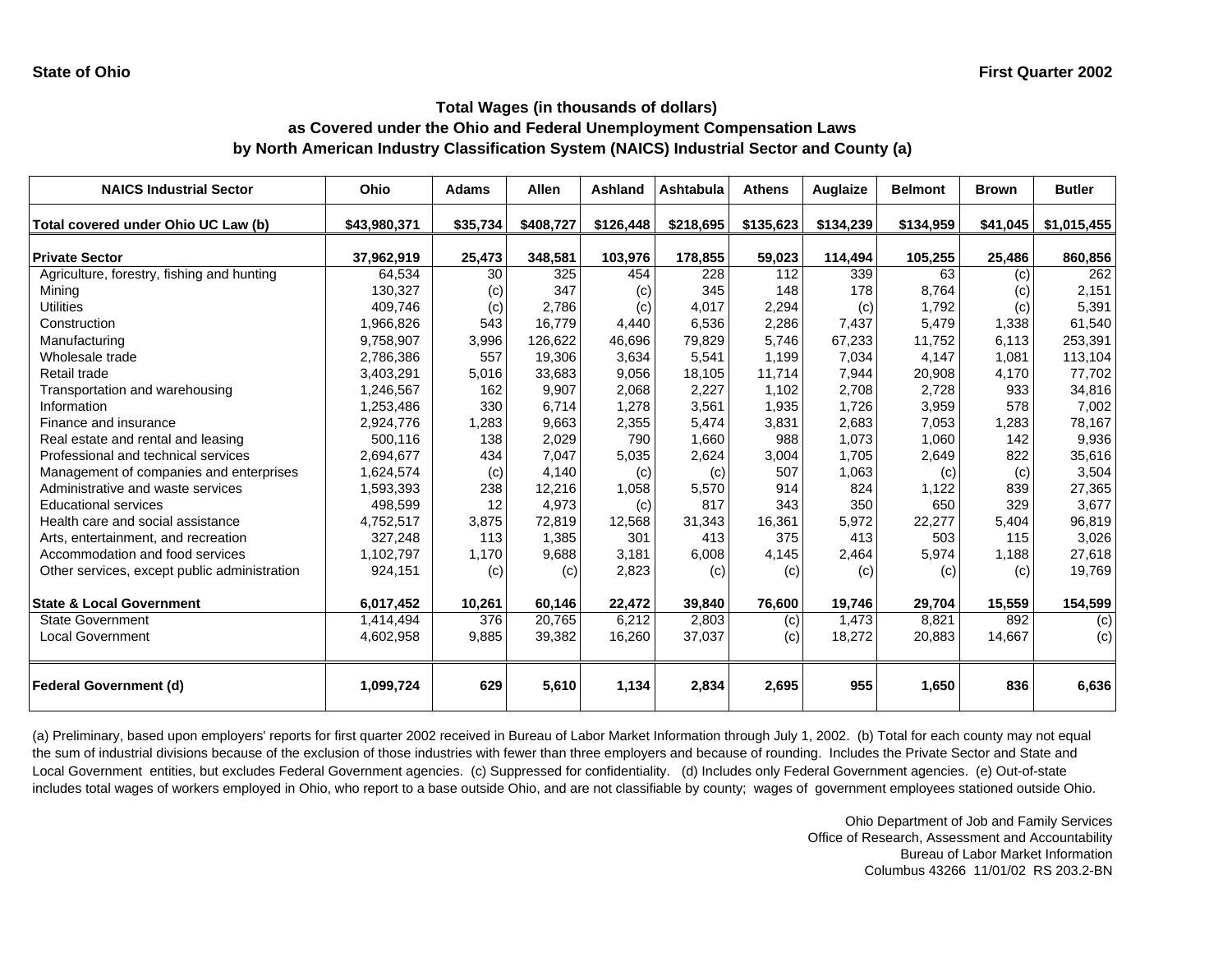| <b>NAICS Industrial Sector</b>               | Carroll  | Champaign | <b>Clark</b> | <b>Clermont</b> | <b>Clinton</b> | Columbiana | Coshocton | Crawford  | Cuyahoga    | <b>Darke</b> |
|----------------------------------------------|----------|-----------|--------------|-----------------|----------------|------------|-----------|-----------|-------------|--------------|
| Total covered under Ohio UC Law (b)          | \$37,925 | \$75,056  | \$369,074    | \$404,521       | \$182,943      | \$201,958  | \$88,778  | \$108,179 | \$7,179,234 | \$123,512    |
| <b>Private Sector</b>                        | 31,282   | 61,345    | 313,632      | 350,019         | 159,429        | 166,965    | 77,719    | 91,913    | 6,312,167   | 107,236      |
| Agriculture, forestry, fishing and hunting   | 72       | 426       | 2,547        | 92              | 72             | 338        | 295       | 619       | 1,675       | 3,593        |
| Mining                                       | 116      | (c)       | 343          | 80              | (c)            | 1,798      | 1,788     | (c)       | 4,291       | (c)          |
| <b>Utilities</b>                             | (c)      | (c)       | 2,401        | 10.760          | (c)            | 1,565      | 8,139     | (c)       | 37.044      | (c)          |
| Construction                                 | 1,843    | 1,604     | 13,123       | 25,192          | 2,358          | 8,194      | 1,895     | 3,700     | 244,761     | 8,298        |
| Manufacturing                                | 17,433   | 34,679    | 104,589      | 96,222          | 36,951         | 56,544     | 34,997    | 48,872    | 1,151,062   | 37,048       |
| Wholesale trade                              | 765      | 2,100     | 13,571       | 22,330          | 4,369          | 7,356      | 1,274     | 5,100     | 551,395     | 6,917        |
| Retail trade                                 | 3,336    | 5,497     | 41,829       | 44,640          | 10,540         | 18,984     | 5,144     | 6,674     | 444,285     | 9,451        |
| Transportation and warehousing               | 1,006    | 385       | 18,078       | 3,462           | (c)            | 10,085     | 2,529     | 738       | 170,845     | 5,606        |
| Information                                  | 700      | 892       | 2,722        | 22,184          | 3,087          | 2,421      | 840       | 704       | 258,197     | 970          |
| Finance and insurance                        | 890      | 2,249     | 9,571        | 38,952          | 5,982          | 5,817      | 1,641     | 4,849     | 807,121     | 5,340        |
| Real estate and rental and leasing           | 91       | 1,013     | 2,676        | 3,048           | 1,125          | 1,121      | 239       | 344       | 109,239     | 617          |
| Professional and technical services          | 418      | 567       | 8,906        | 19,347          | 1,329          | 5,559      | 2,764     | 2,915     | 597,122     | 4,617        |
| Management of companies and enterprises      | (c)      | (c)       | 958          | 1,457           | 1,932          | 195        | 162       | (c)       | 231,726     | (c)          |
| Administrative and waste services            | 439      | 832       | 7,228        | 9,083           | 2,111          | 6,267      | 1,873     | 511       | 268,750     | 1,864        |
| <b>Educational services</b>                  | (c)      | (c)       | 5,706        | 1,907           | (c)            | 419        | 118       | (c)       | 136,567     | (c)          |
| Health care and social assistance            | 1,998    | 5,990     | 55,590       | 28,519          | 6,836          | 31,036     | 10,183    | 11,545    | 881.742     | 10,968       |
| Arts, entertainment, and recreation          | 146      | 319       | 1,360        | 1,670           | 169            | 444        | 839       | 145       | 110,377     | 295          |
| Accommodation and food services              | 916      | 2,021     | 10,351       | 11,369          | 2,850          | 5,168      | 1,458     | 2,109     | 154,371     | 2,206        |
| Other services, except public administration | 718      | (c)       | (c)          | 9,706           | (c)            | (c)        | (c)       | (c)       | 151,595     | (c)          |
| <b>State &amp; Local Government</b>          | 6,644    | 13,711    | 55,442       | 54,502          | 23,514         | 34,993     | 11,058    | 16,266    | 867,067     | 16,276       |
| <b>State Government</b>                      | 316      | 583       | 4,662        | 5,090           | 1,485          | 3,382      | 506       | 1,259     | 64.427      | 619          |
| <b>Local Government</b>                      | 6,328    | 13,128    | 50,780       | 49,412          | 22,029         | 31,611     | 10,552    | 15,007    | 802,640     | 15,657       |
| <b>Federal Government (d)</b>                | 475      | 775       | 7,819        | 3,472           | 1,841          | 6,750      | 982       | 831       | 239,110     | 1,152        |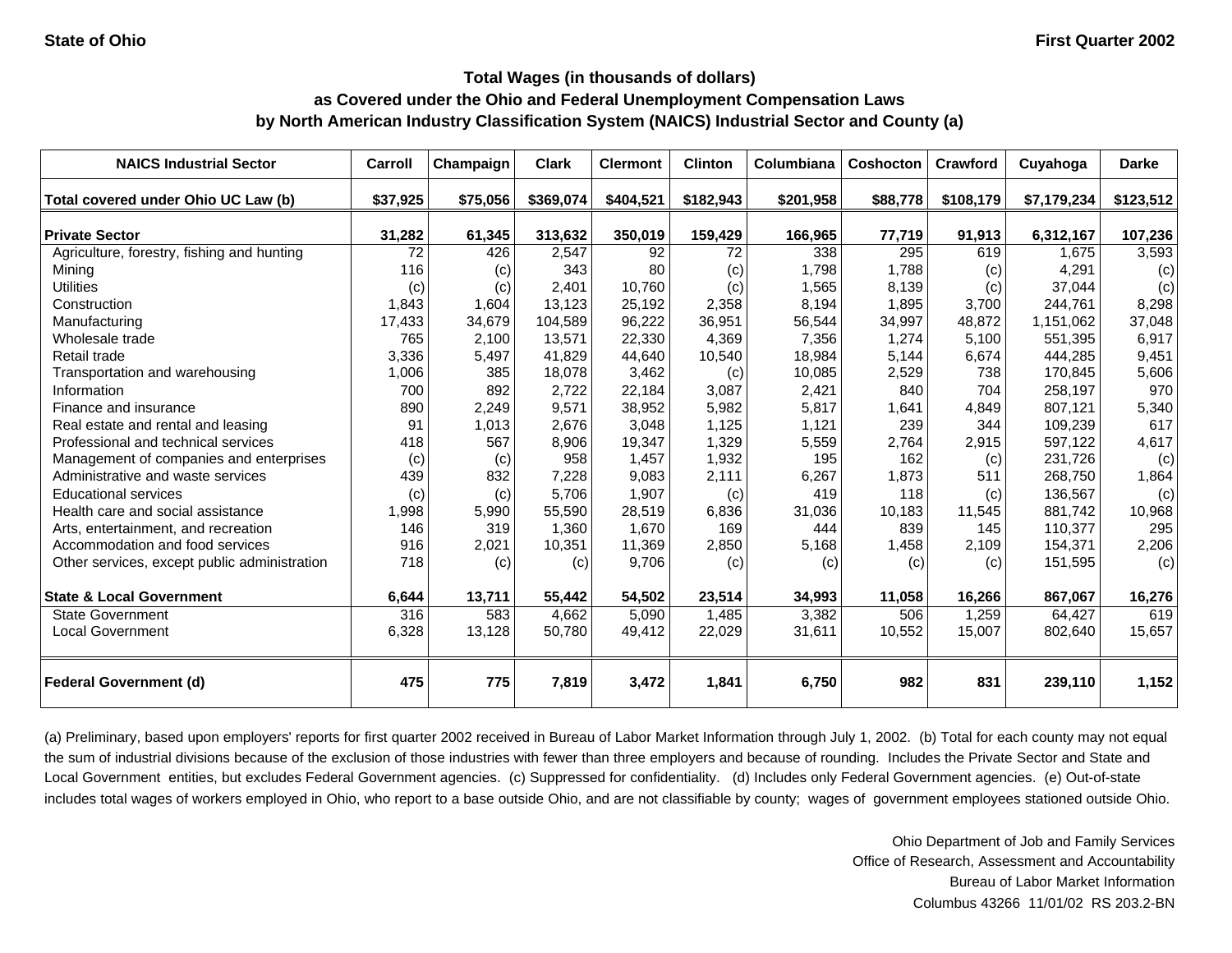### **Total Wages (in thousands of dollars)**

## **as Covered under the Ohio and Federal Unemployment Compensation Laws**

**by North American Industry Classification System (NAICS) Industrial Sector and County (a)**

| <b>NAICS Industrial Sector</b>               | <b>Defiance</b> | <b>Delaware</b> | Erie      | <b>Fairfield</b> | <b>Fayette</b> | <b>Franklin</b> | <b>Fulton</b> | <b>Gallia</b> | Geauga    | Greene    |
|----------------------------------------------|-----------------|-----------------|-----------|------------------|----------------|-----------------|---------------|---------------|-----------|-----------|
| Total covered under Ohio UC Law (b)          | \$145,618       | \$412,952       | \$280,723 | \$227,850        | \$66,848       | \$6,377,816     | \$144,823     | \$87,055      | \$227,419 | \$363,760 |
| <b>Private Sector</b>                        | 131,080         | 368,575         | 235,149   | 165,582          | 55,829         | 5,391,839       | 127,893       | 71,896        | 199,202   | 288,963   |
| Agriculture, forestry, fishing and hunting   | (c)             | (c)             | 788       | 387              | 80             | 1.880           | 1,175         | 147           | 1,786     | 410       |
| Mining                                       | (c)             | 1,130           | 1,749     | 149              | (c)            | 3,894           | (c)           | (c)           | 2,177     | (c)       |
| <b>Utilities</b>                             | 261             | (c)             | (c)       | 2,350            | (c)            | 72,271          | (c)           | 13,981        | (c)       | (c)       |
| Construction                                 | 4,473           | 23,381          | 9,943     | 14,565           | 1,995          | 293,822         | 6,462         | 3,364         | 15,144    | 11,979    |
| Manufacturing                                | 78,697          | 48,528          | 104.431   | 51,539           | 24,488         | 593,454         | 78,553        | 8,911         | 82,109    | 43,739    |
| Wholesale trade                              | 4,438           | 20,685          | 14,470    | 5,993            | 2,773          | 378,527         | 8,056         | 1,660         | 16,569    | 12,779    |
| Retail trade                                 | 11,821          | 40,440          | 20,638    | 23,417           | 9,136          | 569,136         | 8,283         | 7,502         | 15,495    | 42,954    |
| Transportation and warehousing               | 2,461           | 4,322           | 6,099     | 3,200            | 2,957          | 239,319         | 1,219         | 2,774         | 5,118     | 3,845     |
| Information                                  | 1,615           | 3,812           | 3,430     | 2,120            | 405            | 280,289         | 1,047         | 893           | 1,315     | 11,981    |
| Finance and insurance                        | 5,164           | 95,546          | 7,080     | 6,839            | 3,453          | 678,351         | 3,180         | 2,323         | 6,193     | 16,734    |
| Real estate and rental and leasing           | 440             | 5,926           | 1,561     | 2,117            | 558            | 94,915          | 925           | 251           | (c)       | 3,169     |
| Professional and technical services          | 1,784           | 53,756          | 5,873     | 8,458            | 841            | 542,591         | 2,010         | 354           | 8,481     | 62,855    |
| Management of companies and enterprises      | 960             | 15,917          | 264       | 1,787            | (c)            | 334,239         | (c)           | (c)           | 1,201     | 5,521     |
| Administrative and waste services            | 1,454           | 8,568           | 3,769     | 4,763            | 694            | 303,831         | 1,772         | 1,325         | 8,544     | 11,048    |
| <b>Educational services</b>                  | 1,514           | 6,111           | (c)       | 1,251            | (c)            | 55,075          | (c)           | (c)           | 3,330     | 11,654    |
| Health care and social assistance            | 10,861          | 17,461          | 30,400    | 20,589           | 4,700          | 560,940         | 9,282         | 21,898        | 19,353    | 28,905    |
| Arts, entertainment, and recreation          | 357             | 5,258           | 7,540     | 716              | 242            | 45,870          | 802           | 174           | 1,751     | 1,949     |
| Accommodation and food services              | 2,660           | 10,641          | 10,458    | 9,242            | 2,384          | 184,966         | 2,126         | 2,341         | 4,865     | 12,750    |
| Other services, except public administration | 1,983           | 5,439           | (c)       | 6,099            | (c)            | 158,468         | 1,889         | (c)           | 4,874     | 5,190     |
| <b>State &amp; Local Government</b>          | 14,538          | 44,377          | 45,574    | 62,268           | 11,020         | 985,977         | 16,931        | 15,159        | 28,217    | 74,797    |
| <b>State Government</b>                      | 1,272           | 11,757          | 9,926     | 8,629            | 578            | 483,685         | 1,723         | (c)           | 1,875     | 25,206    |
| <b>Local Government</b>                      | 13,266          | 32,620          | 35,648    | 53,639           | 10,441         | 502,292         | 15,208        | (c)           | 26,342    | 49,591    |
| <b>Federal Government (d)</b>                | 1,161           | 2,970           | 2,294     | 2,875            | 577            | 166,694         | 1,042         | 799           | 1,452     | 189,604   |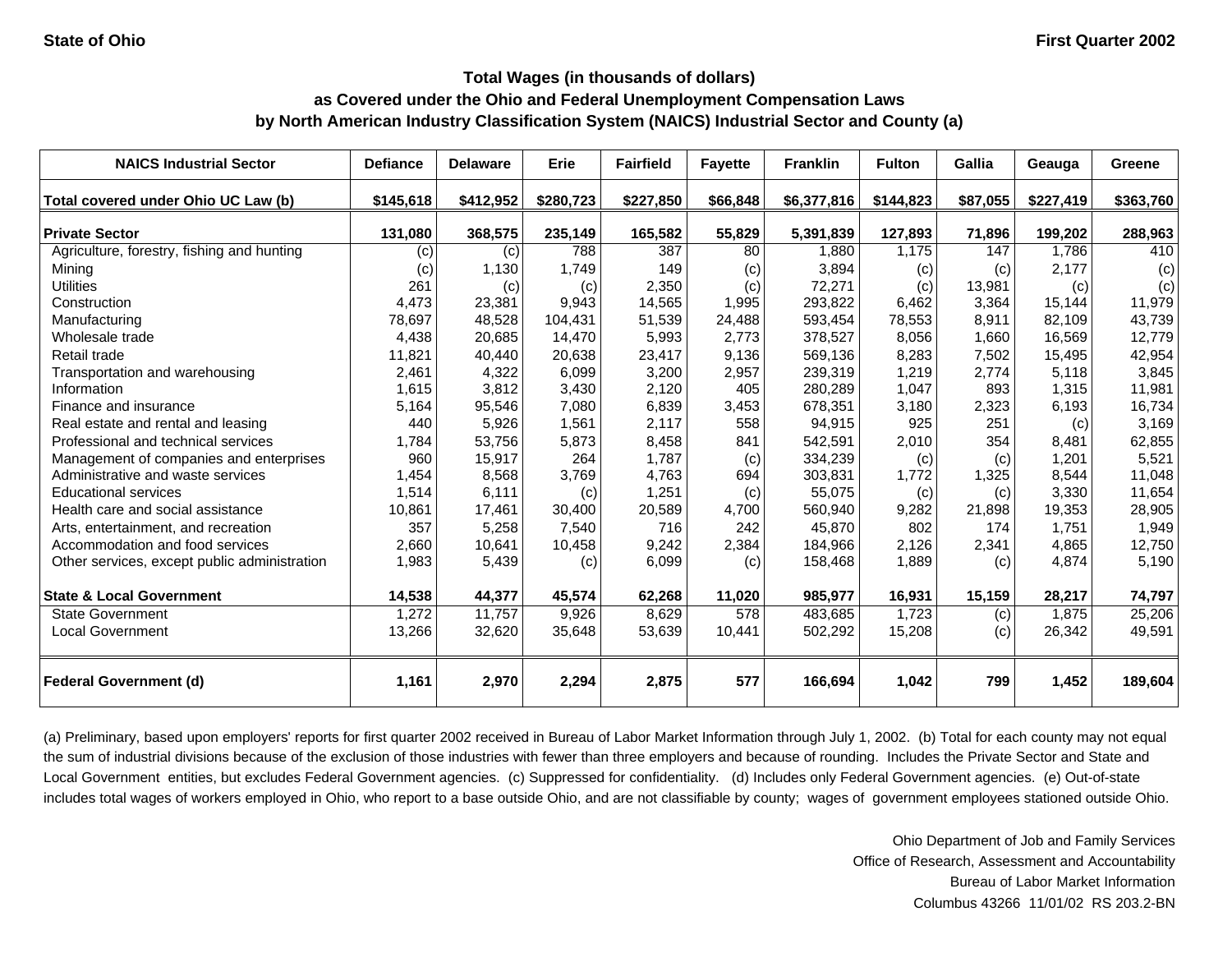| <b>NAICS Industrial Sector</b>               | <b>Guernsey</b> | <b>Hamilton</b> | <b>Hancock</b> | <b>Hardin</b> | <b>Harrison</b> | Henry    | Highland | <b>Hocking</b> | <b>Holmes</b> | Huron     |
|----------------------------------------------|-----------------|-----------------|----------------|---------------|-----------------|----------|----------|----------------|---------------|-----------|
| Total covered under Ohio UC Law (b)          | \$90,628        | \$5,347,231     | \$325,842      | \$56,144      | \$19,733        | \$76,192 | \$69,584 | \$42,178       | \$97,056      | \$172,322 |
| <b>Private Sector</b>                        | 69,760          | 4,889,228       | 299,471        | 45,633        | 15,440          | 60,465   | 52,405   | 28,510         | 86,761        | 151,293   |
| Agriculture, forestry, fishing and hunting   | 100             | 769             | 188            | 169           | 213             | 459      | 53       | 93             | 1,025         | 1,079     |
| Mining                                       | 1,063           | 1,982           | 33,041         | (c)           | 1,839           | (c)      | 1,151    | (c)            | 1,250         | (c)       |
| <b>Utilities</b>                             | 856             | 60,743          | 1,696          | 697           | (c)             | 223      | 764      | (c)            | (c)           | 506       |
| Construction                                 | 4,277           | 224,373         | 8,043          | 1,071         | 389             | 3,387    | 1,740    | 1,918          | 6,245         | 11,485    |
| Manufacturing                                | 20,350          | 887.524         | 113,633        | 21,050        | 5,169           | 31,594   | 22,360   | 11,346         | 44,417        | 79,818    |
| Wholesale trade                              | 3,141           | 425,664         | 9,780          | 2,456         | 1,534           | 1,604    | 1,341    | 985            | 3,420         | 5,405     |
| Retail trade                                 | 9,075           | 328,308         | 26,219         | 4,158         | 1,212           | 5,103    | 6,723    | 4,870          | 7,436         | 10,761    |
| Transportation and warehousing               | 1,856           | 116,671         | 12,945         | 621           | 500             | 4,079    | 1,131    | 554            | 2,401         | 6,619     |
| Information                                  | 1,548           | 191,525         | 4,308          | 605           | 210             | 854      | 2,607    | 392            | 468           | 3,338     |
| Finance and insurance                        | 2,407           | 380,618         | 9,382          | 1,105         | (c)             | 2,098    | 4,662    | 1,141          | 2,873         | 3,365     |
| Real estate and rental and leasing           | 473             | 82,473          | 2,231          | 180           | 279             | (c)      | 412      | 240            | 125           | 671       |
| Professional and technical services          | 2,098           | 452,903         | 4,883          | 568           | 246             | 590      | 701      | 515            | 1,930         | 3,799     |
| Management of companies and enterprises      | (c)             | 576,882         | 6,692          | (c)           | (c)             | (c)      | (c)      | (c)            | 637           | 1,777     |
| Administrative and waste services            | 2,867           | 211,072         | 18,789         | 202           | 156             | 715      | 589      | 426            | 2,325         | 1,114     |
| Educational services                         | 96              | 58,593          | (c)            | (c)           | (c)             | 140      | (c)      | 158            | (c)           | (c)       |
| Health care and social assistance            | 13,675          | 598,104         | 27,384         | 4,040         | 2,542           | 5,696    | 5,190    | 2,776          | 7,080         | 13,777    |
| Arts, entertainment, and recreation          | 142             | 51,908          | 699            | 157           | 128             | 65       | 18       | 256            | 120           | 267       |
| Accommodation and food services              | 3,608           | 123,393         | 8,166          | 1,644         | 259             | 999      | 2,104    | 1,410          | 2,459         | 4,336     |
| Other services, except public administration | (c)             | 115,724         | (c)            | 783           | (c)             | 1,013    | (c)      | (c)            | (c)           | 2,156     |
| <b>State &amp; Local Government</b>          | 20,868          | 458,002         | 26,371         | 10,512        | 4,293           | 15,727   | 17,179   | 13,668         | 10,294        | 21,029    |
| <b>State Government</b>                      | 9,371           | (c)             | 2,600          | 383           | 304             | 1,995    | 1,135    | 4,543          | 372           | 1,050     |
| <b>Local Government</b>                      | 11,497          | (c)             | 23,771         | 10,128        | 3,989           | 13,732   | 16,044   | 9,125          | 9,922         | 19,979    |
| <b>Federal Government (d)</b>                | 1,137           | 136,271         | 1,986          | 841           | 550             | 752      | 1,153    | 462            | 679           | 1,513     |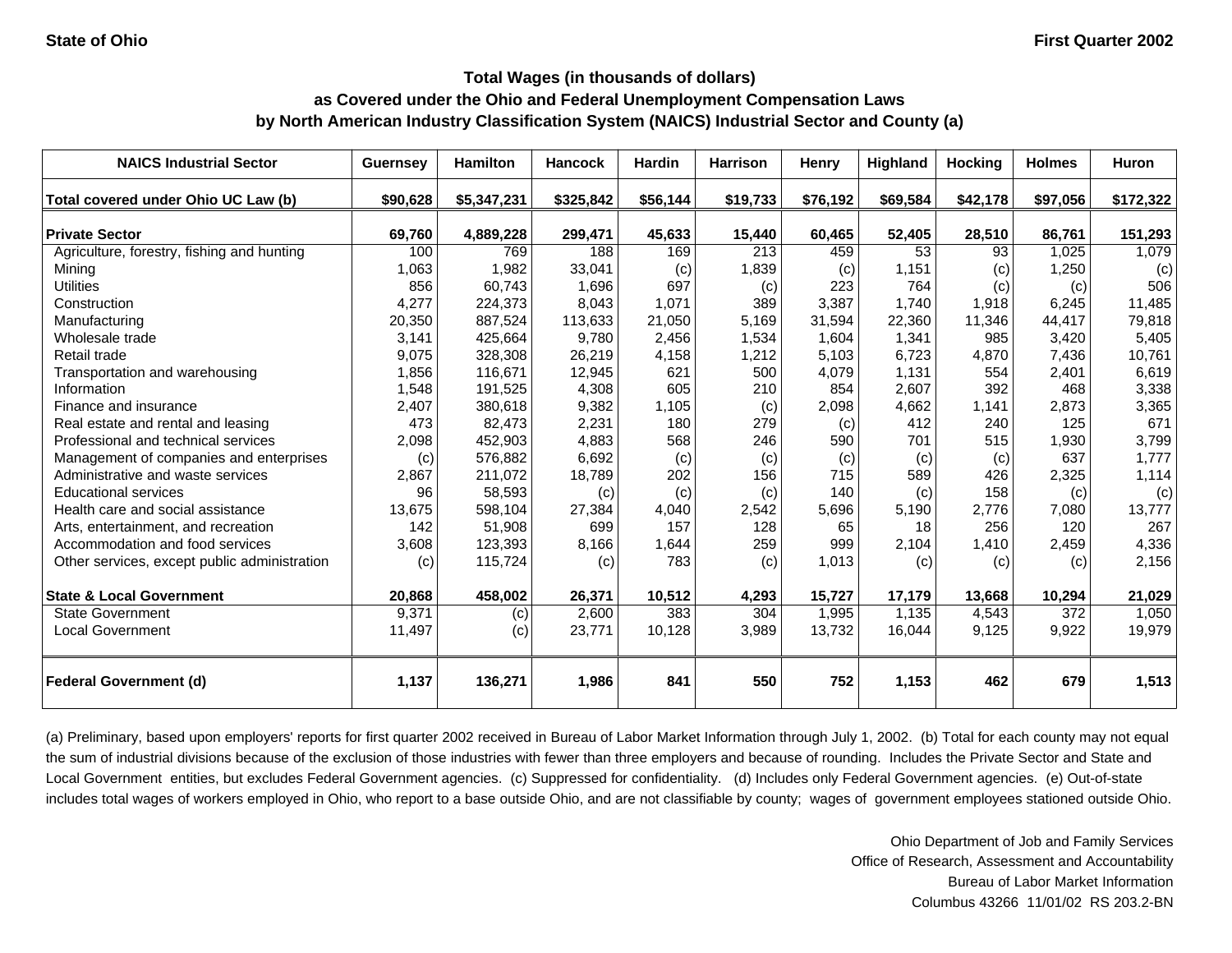| <b>NAICS Industrial Sector</b>               | <b>Jackson</b> | <b>Jefferson</b> | Knox      | Lake      | Lawrence | Licking   | Logan     | Lorain    | Lucas       | <b>Madison</b> |
|----------------------------------------------|----------------|------------------|-----------|-----------|----------|-----------|-----------|-----------|-------------|----------------|
| Total covered under Ohio UC Law (b)          | \$68,253       | \$160,079        | \$131,363 | \$750,751 | \$66,188 | \$366,432 | \$155,633 | \$746,230 | \$1,884,590 | \$98,015       |
| <b>Private Sector</b>                        | 57,227         | 136,034          | 110,973   | 649,575   | 45,297   | 311,742   | 140,128   | 626,198   | 1,588,316   | 70,326         |
| Agriculture, forestry, fishing and hunting   | 1,232          | (c)              | 338       | 4,236     | (c)      | 4,904     | 429       | 4,696     | 1,612       | 452            |
| Mining                                       | 3,753          | 669              | 809       | (c)       | (c)      | (c)       | 270       | (c)       | 1,161       | (c)            |
| <b>Utilities</b>                             | (c)            | 15,701           | 699       | 14,183    | 963      | 2,699     | 261       | 6,357     | 12,813      | (c)            |
| Construction                                 | 2,522          | 13,354           | 9,151     | 36,986    | 5,911    | 22,007    | 4,874     | 38,681    | 103,917     | 3,034          |
| Manufacturing                                | 25,711         | 32,320           | 48,387    | 260,794   | 4,659    | 79,940    | 77,327    | 264,030   | 409,198     | 28,933         |
| Wholesale trade                              | 1,543          | 4,478            | 2,751     | 41,324    | 1,068    | 6,365     | 3,498     | 22,497    | 91,545      | 3,161          |
| Retail trade                                 | 7,030          | 13,073           | 9,613     | 70,759    | 9,803    | 48,434    | 7,876     | 61,423    | 151,634     | 6,534          |
| Transportation and warehousing               | 1,671          | 2,745            | 944       | 6,397     | 4,399    | 15,068    | 10,565    | 13,435    | 55,044      | 2,303          |
| Information                                  | 698            | 4,634            | 1,796     | 7,283     | 995      | 5,146     | 910       | 11,083    | 38,508      | 474            |
| Finance and insurance                        | 2,091          | 3,368            | 3,166     | 18,504    | 1,862    | 23,955    | 4,222     | 16,243    | 76,138      | 1,304          |
| Real estate and rental and leasing           | 153            | 1,596            | 860       | 5,430     | 280      | 3,512     | 1,019     | 5,534     | 22,424      | 405            |
| Professional and technical services          | 893            | 2,841            | 1,778     | 34,099    | 1,074    | 22,090    | 4,587     | 16,790    | 97,930      | 3,820          |
| Management of companies and enterprises      | 1,170          | 127              | (c)       | 12,186    | (c)      | (c)       | (c)       | 5,201     | 37,901      | (c)            |
| Administrative and waste services            | 796            | 3,189            | 1,680     | 18,946    | 1,573    | 8,061     | 7,703     | 19,173    | 88,440      | 1,454          |
| <b>Educational services</b>                  | (c)            | 3,548            | 9,458     | 4,928     | 133      | 7,784     | 86        | 15,860    | 17,803      | 189            |
| Health care and social assistance            | 4,569          | 26,815           | 13,298    | 69,157    | 7,745    | 36,700    | 10,690    | 86,554    | 277,040     | 15,089         |
| Arts, entertainment, and recreation          | 91             | 504              | 401       | (c)       | 235      | 1,470     | 1,149     | (c)       | 11,765      | 51             |
| Accommodation and food services              | 1,908          | 4,002            | 3,225     | 21,493    | 2,516    | 11,302    | 2,469     | 17,072    | 51,940      | 2,488          |
| Other services, except public administration | 918            | (c)              | (c)       | 16,799    | (c)      | 9,213     | (c)       | 18,135    | 41,504      | (c)            |
| <b>State &amp; Local Government</b>          | 11,026         | 24,044           | 20,390    | 101,176   | 20,891   | 54,690    | 15,505    | 120,032   | 296,273     | 27,689         |
| <b>State Government</b>                      | 1,743          | 1,109            | (c)       | 1,406     | 2,316    | 9,502     | 915       | 13,482    | 94,391      | 16,032         |
| <b>Local Government</b>                      | 9,283          | 22,935           | (c)       | 99,770    | 18,575   | 45,189    | 14,591    | 106,550   | 201,882     | 11,657         |
| <b>Federal Government (d)</b>                | 741            | 2,885            | 1,161     | 6,137     | 1,295    | 6,353     | 1,599     | 26,208    | 26,726      | 888            |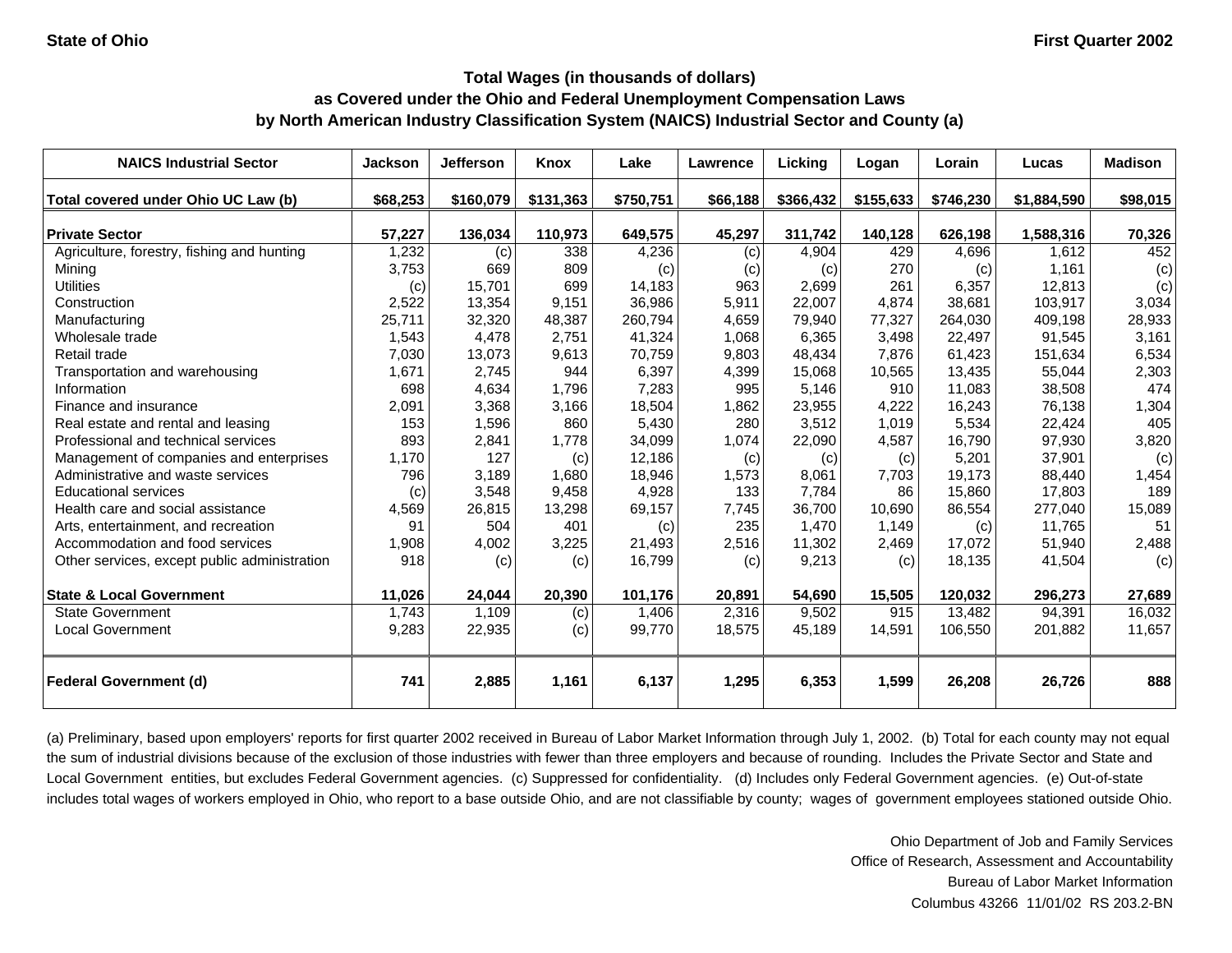# **Total Wages (in thousands of dollars)**

### **as Covered under the Ohio and Federal Unemployment Compensation Laws by North American Industry Classification System (NAICS) Industrial Sector and County (a)**

| <b>NAICS Industrial Sector</b>               | <b>Mahoning</b> | <b>Marion</b> | <b>Medina</b> | <b>Meigs</b> | <b>Mercer</b> | Miami     | <b>Monroe</b> | <b>Montgomery</b> | <b>Morgan</b> | <b>Morrow</b>    |
|----------------------------------------------|-----------------|---------------|---------------|--------------|---------------|-----------|---------------|-------------------|---------------|------------------|
| Total covered under Ohio UC Law (b)          | \$698,251       | \$209,716     | \$378,958     | \$24,777     | \$93,450      | \$310,695 | \$30,251      | \$2,471,260       | \$25,059      | \$32,580         |
| <b>Private Sector</b>                        | 588,384         | 159,490       | 327,535       | 17,890       | 74,574        | 273,118   | 24,305        | 2,196,612         | 20,321        | 22,045           |
| Agriculture, forestry, fishing and hunting   | 766             | 419           | 891           | 375          | 1,470         | 246       | 84            | 1,075             | 38            | 95               |
| Mining                                       | 2,209           | 204           | (c)           | (c)          | (c)           | 773       | 109           | (c)               | (c)           | 110              |
| <b>Utilities</b>                             | 8,653           | (c)           | (c)           | (c)          | (c)           | 1.776     | (c)           | (c)               | 5,595         | (c)              |
| Construction                                 | 42,915          | 8,814         | 22,027        | 2,751        | 6,417         | 14,105    | 694           | 98,783            | 2,097         | 1,428            |
| Manufacturing                                | 91,127          | 62,449        | 91,084        | 884          | 29,726        | 121,222   | 17,851        | 605,639           | 6,323         | 9,361            |
| Wholesale trade                              | 39,950          | 4.348         | 31,423        | 306          | 4,543         | 18,273    | 590           | 128,022           | 613           | 536              |
| Retail trade                                 | 75,284          | 15,057        | 37,344        | 2,597        | 7,860         | 26,213    | 1,074         | 155,664           | 1,213         | 2,881            |
| Transportation and warehousing               | 19,001          | 4,616         | 6,742         | 204          | 3,888         | 4,755     | 494           | 82,780            | (c)           | 842              |
| Information                                  | 18,224          | (c)           | 4,899         | (c)          | 1,223         | 2,936     | 309           | 123,589           | 258           | 273              |
| Finance and insurance                        | 31,385          | 3.849         | 9,822         | 891          | 5,211         | 7,493     | 1,228         | 112,741           | 533           | 526              |
| Real estate and rental and leasing           | 11,135          | 1,879         | 3,222         | 44           | 346           | 1,794     | 17            | 26,104            | 5             | 176              |
| Professional and technical services          | 24,407          | 6,973         | 22,633        | 290          | 1,990         | 5,907     | 258           | 171,189           | 131           | 461              |
| Management of companies and enterprises      | 8,781           | 1,139         | 22,225        | (c)          | (c)           | (c)       | (c)           | 75,675            | (c)           | (c)              |
| Administrative and waste services            | 35,577          | 1,536         | 19,192        | 77           | 884           | 7,458     | 54            | 105,607           | (c)           | 343              |
| <b>Educational services</b>                  | 5,909           | 357           | 1,087         | (c)          | 16            | 935       | (c)           | 42,047            | (c)           | (c)              |
| Health care and social assistance            | 132,474         | 21,305        | 35,411        | 2,116        | 5,426         | 29,899    | 799           | 323,695           | 1,420         | 3,167            |
| Arts, entertainment, and recreation          | 2,234           | 421           | 2,213         | 24           | 411           | 754       | (c)           | 9,101             | 42            | 111              |
| Accommodation and food services              | 21,862          | 5,051         | 10,434        | 835          | 2,229         | 8,061     | 276           | 61,929            | 384           | 824              |
| Other services, except public administration | 16,491          | (c)           | 6,108         | (c)          | 2,427         | (c)       | 265           | 57,739            | 135           | (c)              |
| <b>State &amp; Local Government</b>          | 109,867         | 50,226        | 51,423        | 6,886        | 18,876        | 37,577    | 5,946         | 274,648           | 4,738         | 10,535           |
| <b>State Government</b>                      | 27,582          | 16,215        | 1,906         | 391          | 1,806         | 1,622     | 340           | 23,419            | 562           | $\overline{928}$ |
| <b>Local Government</b>                      | 82,286          | 34,011        | 49,516        | 6,496        | 17,070        | 35,955    | 5,606         | 251,229           | 4,176         | 9,608            |
| <b>Federal Government (d)</b>                | 19,472          | 1,770         | 3,660         | 699          | 978           | 2,393     | 547           | 72,954            | 360           | 553              |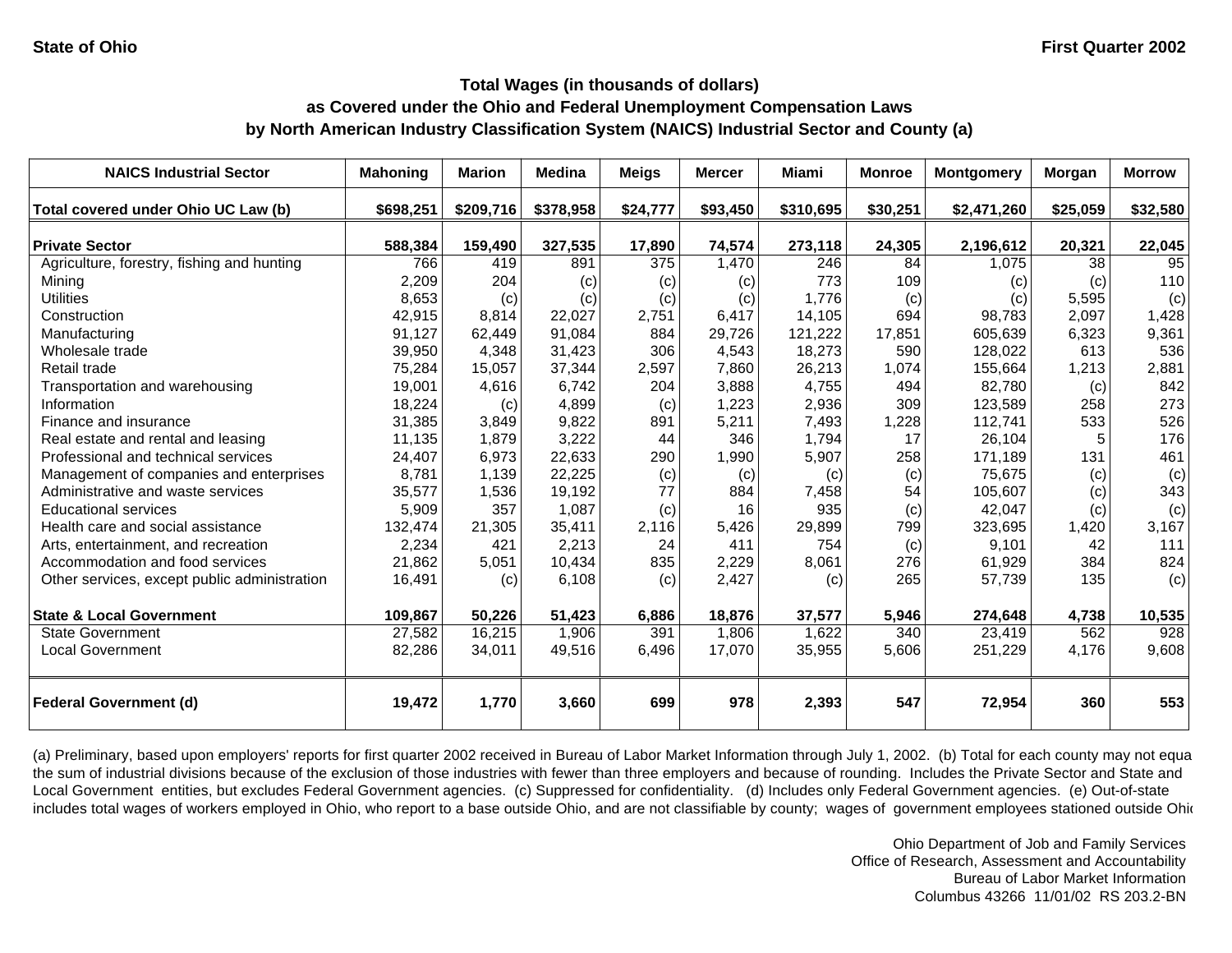# **Total Wages (in thousands of dollars)**

### **as Covered under the Ohio and Federal Unemployment Compensation Laws by North American Industry Classification System (NAICS) Industrial Sector and County (a)**

| <b>NAICS Industrial Sector</b>               | <b>Muskingum</b> | <b>Noble</b> | <b>Ottawa</b> | Paulding | <b>Perry</b> | <b>Pickaway</b> | <b>Pike</b> | Portage   | <b>Preble</b> | <b>Putnam</b> |
|----------------------------------------------|------------------|--------------|---------------|----------|--------------|-----------------|-------------|-----------|---------------|---------------|
| Total covered under Ohio UC Law (b)          | \$259,842        | \$22,482     | \$89,438      | \$35,375 | \$40,630     | \$125,874       | \$77,081    | \$385,893 | \$78,282      | \$75,772      |
| <b>Private Sector</b>                        | 222,621          | 13,268       | 72,608        | 27,430   | 29,575       | 85,064          | 65,488      | 282,331   | 64,590        | 64,925        |
| Agriculture, forestry, fishing and hunting   | 120              | 106          | 284           | 4,186    | 99           | 437             | (c)         | (c)       | 237           | 515           |
| Mining                                       | 3,954            | 759          | 1,871         | (c)      | 1,815        | (c)             | (c)         | 1,527     | 424           | (c)           |
| <b>Utilities</b>                             | 3,469            | 218          | (c)           | (c)      | 487          | (c)             | (c)         | (c)       | (c)           | (c)           |
| Construction                                 | 8,879            | 437          | 2,912         | 677      | 3,595        | 5,321           | 2,088       | 15,885    | 2,642         | 5,094         |
| Manufacturing                                | 62,060           | 5,875        | 23,256        | 11,016   | 11,588       | 47,545          | 44,477      | 129,400   | 38,343        | 39,713        |
| Wholesale trade                              | 29,131           | 558          | 1,495         | 3,523    | 828          | 2,270           | 691         | 22.076    | 2,446         | 1.746         |
| Retail trade                                 | 30,665           | 1,271        | 8,802         | 2,392    | 2,507        | 7,425           | 4,583       | 29,240    | 5,722         | 4,644         |
| Transportation and warehousing               | 4,510            | 428          | 2,584         | 679      | 262          | 3,335           | 309         | 7,363     | 3,100         | 1,356         |
| Information                                  | 2,679            | 127          | 946           | 203      | 683          | 878             | 803         | 5,581     | 312           | 571           |
| Finance and insurance                        | 7,094            | 516          | 2,737         | 691      | 1,344        | 2,177           | 1,206       | 5,047     | 1,854         | 2,858         |
| Real estate and rental and leasing           | 1,423            | 23           | 590           | 107      | 84           | 503             | 397         | 2,493     | 315           | 145           |
| Professional and technical services          | 3,660            | 167          | 1,135         | 601      | 730          | 1,414           | 1,199       | 8,762     | 942           | 600           |
| Management of companies and enterprises      | 3,099            | (c)          | (c)           | (c)      | (c)          | (c)             | (c)         | 4,019     | (c)           | (c)           |
| Administrative and waste services            | 3,141            | 97           | 890           | 101      | 339          | 1,572           | 543         | 6,171     | 1,344         | 896           |
| <b>Educational services</b>                  | 2,892            | (c)          | (c)           | (c)      | (c)          | (c)             | 141         | 4,071     | 23            | (c)           |
| Health care and social assistance            | 41,584           | 1,976        | 7.461         | 1,503    | 3,730        | 6,944           | 5,313       | 19,541    | 3,513         | 3,591         |
| Arts, entertainment, and recreation          | 903              | 20           | 2,370         | 44       | 110          | 274             | (c)         | 4,151     | 133           | 215           |
| Accommodation and food services              | 7,881            | 383          | 3,501         | 380      | 765          | 2,651           | 1,476       | 9,561     | 1,800         | 1,211         |
| Other services, except public administration | (c)              | (c)          | (c)           | 633      | (c)          | (c)             | 655         | 6,954     | 1,299         | 1,092         |
| <b>State &amp; Local Government</b>          | 37,222           | 9,214        | 16,831        | 7,945    | 11,054       | 40,810          | 11,593      | 103,563   | 13,692        | 10,847        |
| <b>State Government</b>                      | 4,191            | (c)          | 1,928         | 303      | 456          | 22,421          | 826         | 43,511    | 1,778         | 504           |
| <b>Local Government</b>                      | 33,031           | (c)          | 14,903        | 7,642    | 10,598       | 18,389          | 10,768      | 60,051    | 11,914        | 10,343        |
| <b>Federal Government (d)</b>                | 3,261            | 239          | 1,700         | 445      | 617          | 922             | 738         | 3,278     | 845           | 721           |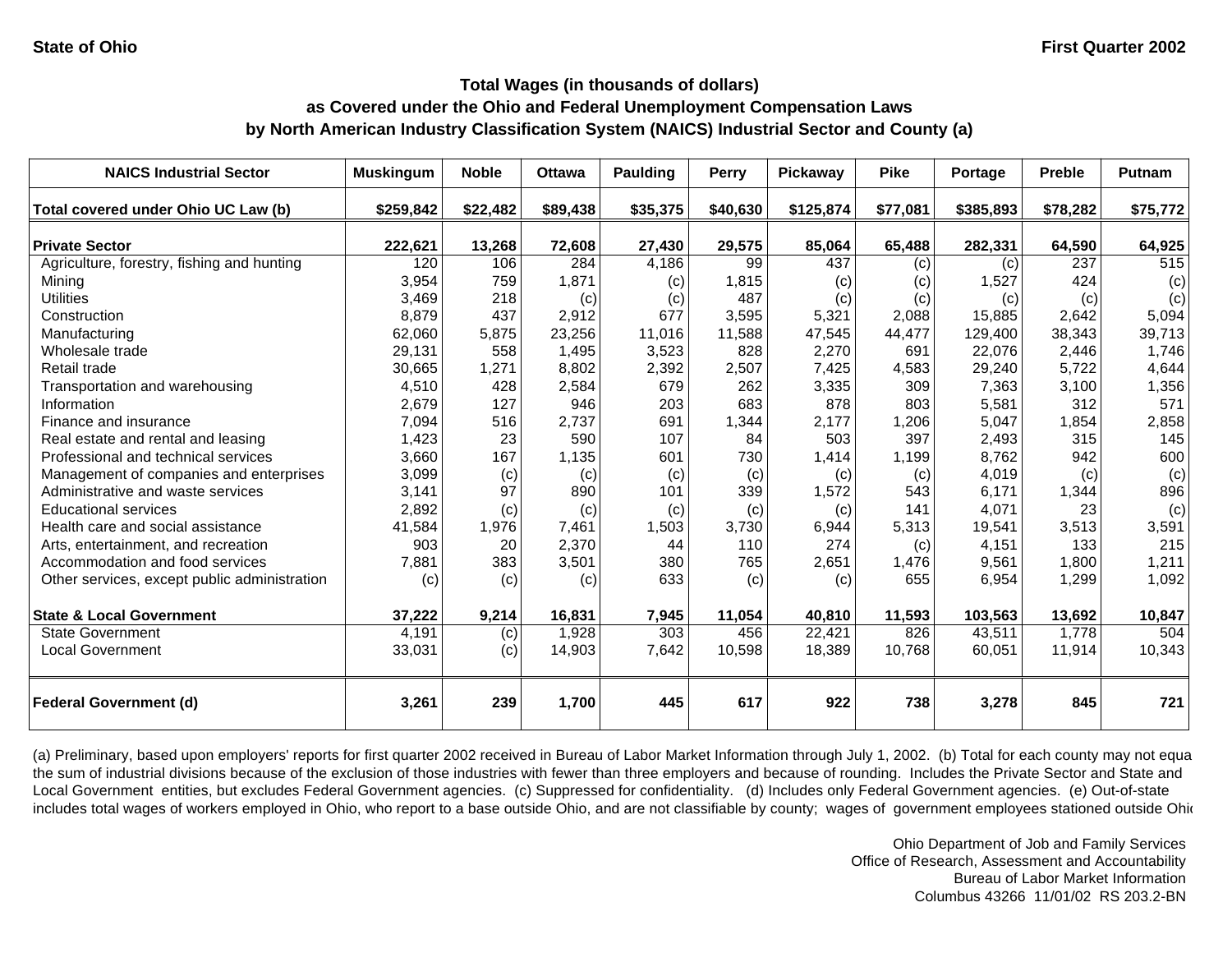| <b>NAICS Industrial Sector</b>               | <b>Richland</b> | <b>Ross</b> | <b>Sandusky</b> | <b>Scioto</b> | <b>Seneca</b> | <b>Shelby</b> | <b>Stark</b> | <b>Summit</b> | <b>Trumbull</b> | <b>Tuscarawas</b> |
|----------------------------------------------|-----------------|-------------|-----------------|---------------|---------------|---------------|--------------|---------------|-----------------|-------------------|
| Total covered under Ohio UC Law (b)          | \$436,060       | \$200,084   | \$183,605       | \$151,388     | \$137,433     | \$232,940     | \$1,230,612  | \$2,186,018   | \$704,266       | \$212,528         |
| <b>Private Sector</b>                        | 368,264         | 156,285     | 158,735         | 109,996       | 114,580       | 211,525       | 1,075,675    | 1,910,201     | 620,507         | 178,641           |
| Agriculture, forestry, fishing and hunting   | 352             | (c)         | 471             | 167           | 452           | 189           | 757          | 1,475         | 164             | 856               |
| Mining                                       | (c)             | (c)         | (c)             | 84            | 932           | (c)           | 5,047        | 1,233         | 653             | 3,294             |
| <b>Utilities</b>                             | (c)             | 3,229       | (c)             | 1,478         | 1,585         | (c)           | 8,763        | 33,255        | 2,604           | 1,067             |
| Construction                                 | 13,856          | 6,705       | 6,750           | 8,268         | 6,770         | 13,696        | 56,059       | 82,246        | 16,778          | 9,501             |
| Manufacturing                                | 162,236         | 61,661      | 89,550          | 20,026        | 48,600        | 132,422       | 380,422      | 404,540       | 337,828         | 66,488            |
| Wholesale trade                              | 11,502          | 4,361       | 3,301           | 2,150         | 4,700         | 13,263        | 82,344       | 149,817       | 21,405          | 8,768             |
| Retail trade                                 | 37,362          | 19,060      | 14.658          | 15,177        | 10.176        | 13,125        | 107,190      | 186,544       | 54,001          | 22,583            |
| Transportation and warehousing               | 9,367           | 4,134       | 1,942           | 2,805         | 2,811         | 4,517         | 15,848       | 96,034        | 20,062          | 6,700             |
| Information                                  | 16,455          | 6,517       | 2,282           | 2,039         | 2,146         | 2,090         | 18,936       | 56,205        | 7,842           | 3,343             |
| Finance and insurance                        | 14,083          | 3,268       | 3,454           | 4,686         | 5,630         | 2,461         | 57,300       | 102,908       | 16,030          | 5,898             |
| Real estate and rental and leasing           | 2,219           | 1,198       | 941             | 776           | 811           | 1,174         | 8,539        | 21,380        | 6,971           | 1,374             |
| Professional and technical services          | 8,310           | 2,594       | 2,640           | 2,920         | 2,748         | 2,669         | 42,399       | 116,234       | 13,103          | 4,687             |
| Management of companies and enterprises      | 1,576           | 956         | 1,774           | 189           | 626           | (c)           | 9,453        | 167,270       | 8,592           | 1,303             |
| Administrative and waste services            | 13,024          | 6,772       | 3,635           | 7,210         | 1,718         | 3,743         | 33,717       | 83,489        | 17,210          | 4,275             |
| <b>Educational services</b>                  | 1,432           | 585         | (c)             | 705           | 4,595         | (c)           | 13,141       | 16,685        | 2,441           | 773               |
| Health care and social assistance            | 50,636          | 25,194      | 17,097          | 34,211        | 14,074        | 12,662        | 169,513      | 278,639       | 68,173          | 23,263            |
| Arts, entertainment, and recreation          | 2,076           | 451         | 756             | 168           | 515           | 175           | 5,363        | 12,885        | 1,957           | 665               |
| Accommodation and food services              | 11,596          | 5,979       | 3,778           | 4,738         | 3,159         | 3,940         | 31,913       | 54,518        | 15,211          | 7,583             |
| Other services, except public administration | 9,740           | 3,361       | (c)             | (c)           | (c)           | 3,022         | 28,971       | 44,845        | 9,482           | 6,219             |
| <b>State &amp; Local Government</b>          | 67,796          | 43,799      | 24,870          | 41,392        | 22,853        | 21,415        | 154,937      | 275,817       | 83,759          | 33,886            |
| <b>State Government</b>                      | 18,328          | 18,720      | 2,188           | 17,044        | 4,894         | (c)           | 15,726       | 50,270        | 9,839           | 5,446             |
| <b>Local Government</b>                      | 49,467          | 25,079      | 22,682          | 24,348        | 17,959        | (c)           | 139,211      | 225,548       | 73,920          | 28,441            |
| <b>Federal Government (d)</b>                | 8,126           | 18,884      | 1,323           | 1,889         | 1,442         | 933           | 14,915       | 32,131        | 5,971           | 2,385             |